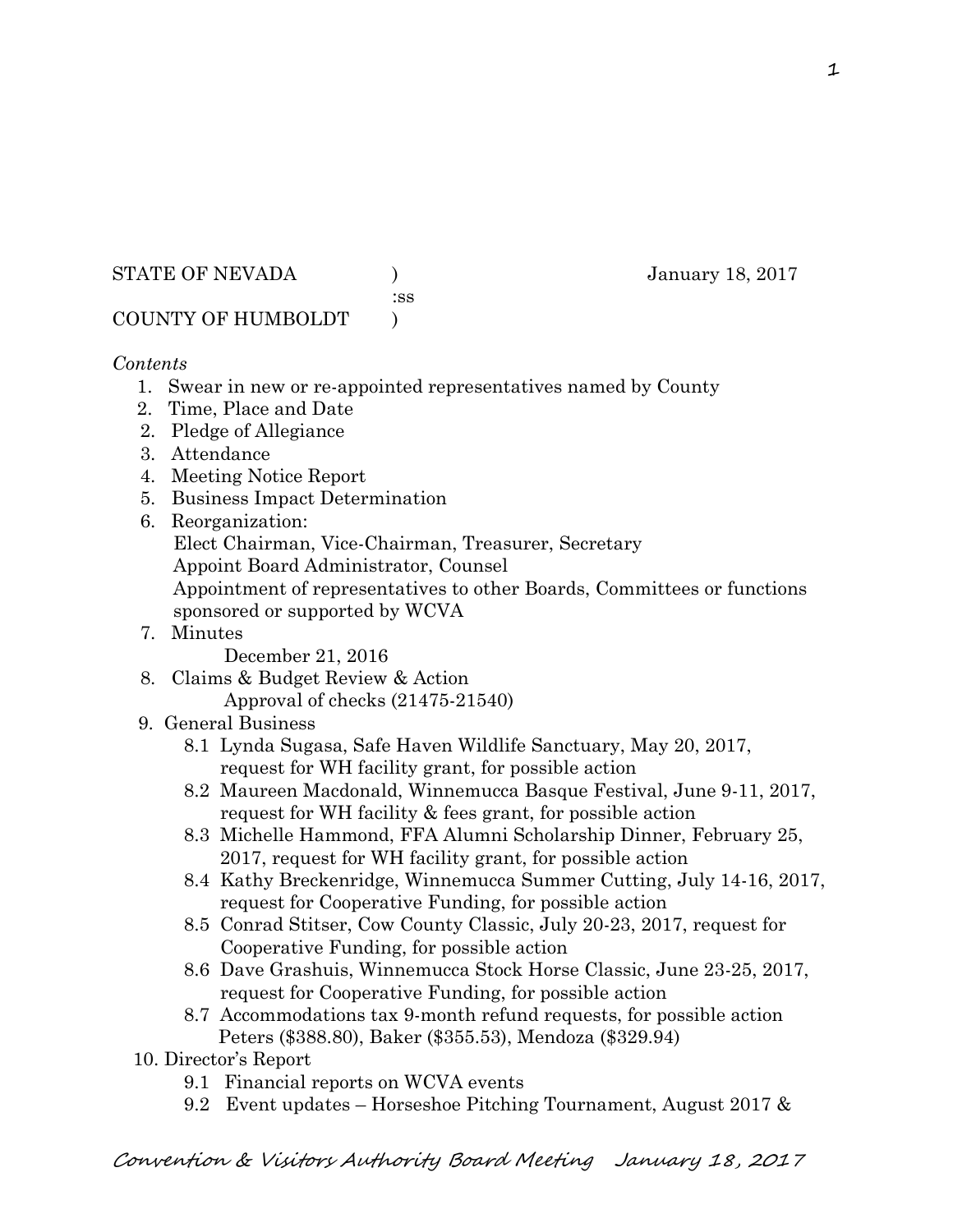Archery Tournament, March 2017, for discussion

- 9.3 Update on Joe Mackie Hall (East Hall) exterior upgrades & improvements, for discussion & possible action
- 9.4 WEC covered arena update, for discussion
- 11. Board Secretary & Counsel Report
	- 10.1 Review monthly report, for discussion
	- 10.2 Chamber of Commerce report, for discussion
	- 10.3 Update on delinquencies, for discussion, possible request for authorization of disclosure of confidential information of one or more licensees & possible action
	- 10.4 Possible update on Intersection Beautification, Winnemucca Recreation project, Winnemucca Arts Center & Visitor Center, Events Complex riding arena, for discussion & possible action
	- 10.5 Annual report on Tax on lodging revenues by jurisdiction, for information and discussion
- 12. Board Administrator
	- 11.1 December Financial reports
	- 11.2 Room tax audit report
- 13. Other Reports
- 14. Next Meeting Date
- 15. Adjournment

# **MINUTES, JANUARY 18, 2017**

- **1. Swear in new or re-appointed representatives named by County** Terry Boyle, John Arant and Herb Ross were sworn in as members of the WCVA Board by WCVA Secretary and Counsel, Bill Macdonald.
- **2. Time, Place and Date.** The Winnemucca Convention and Visitors Authority met in regular session in full conformity with the law at the Winnemucca Convention Center, Joe Mackie Hall (East Hall), Winnemucca, Nevada at 4:00 pm on Wednesday, January 18, 2017 with Chairman Terry Boyle presiding.

# **3. Pledge of Allegiance.**

- **4. Attendance.** *Convention and Visitors Authority Board Officials Present:* 
	-
	- Terry Boyle Chairman and Motel Representative Herb Ross Vice Chairman and Hotel Representative Jim Billingsley Treasurer and City Representative Ron Cerri County Representative John Arant Business Representative Bill Macdonald Secretary and Counsel Kendall Swensen Board Administrator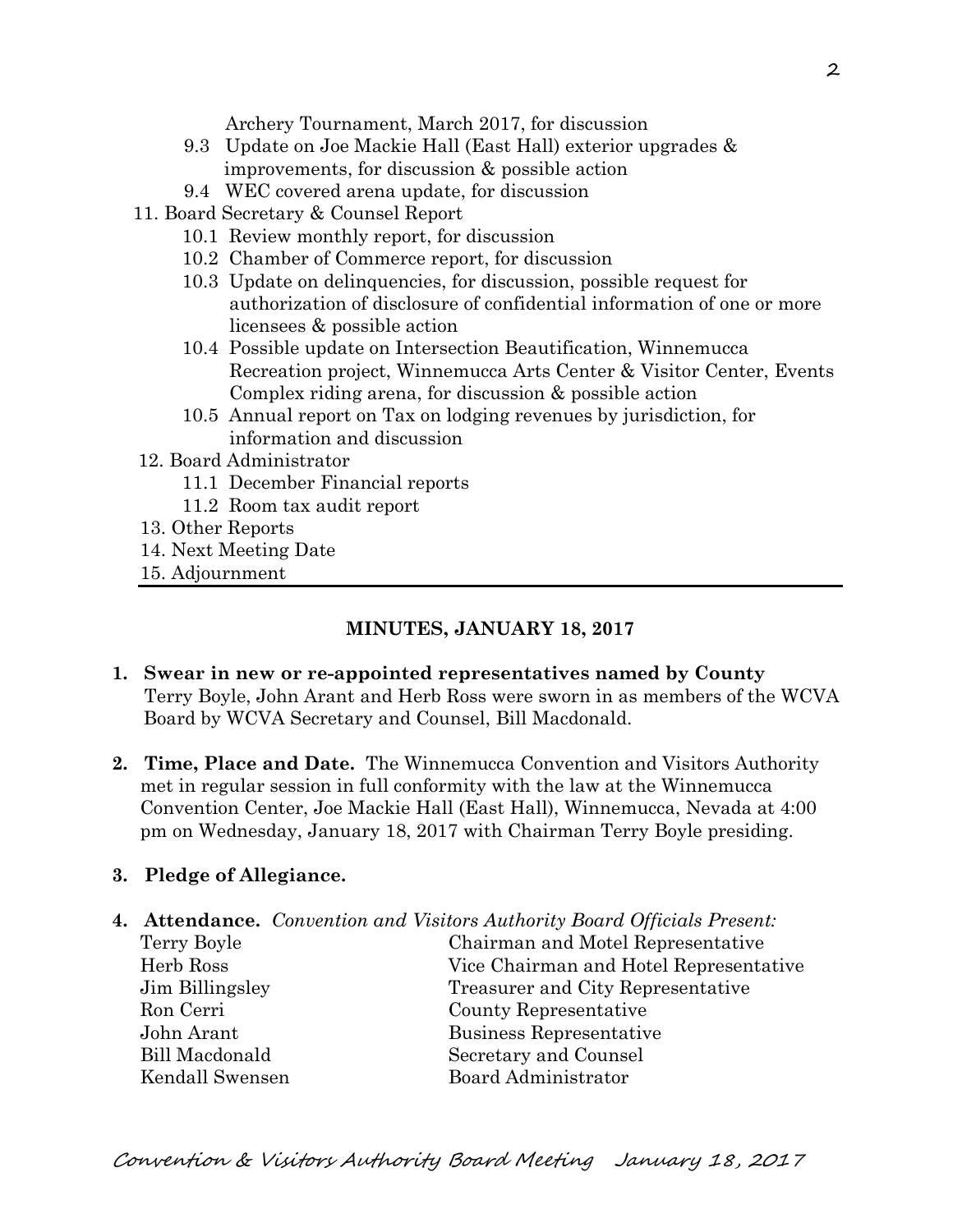*Convention and Visitors Authority Board Officials Absent:*  None

*Staff Members Present:*  Kim Petersen Director Shelly Noble Administrative Clerk *Staff Members Absent:*  None *Others Present:*  Lynda Sugasa Safe Haven Wildlife Sanctuary Maureen Macdonald Winnemucca Basque Festival Michelle Hammond Wmca FFA Alumni Dave Mendiola **Humb Co Administrator** 

### **5. Meeting Notice Report.**

Chairman Boyle reported that notice, including meeting agenda, was posted by Shelly Noble by 9:00 am Thursday, January 12, 2017 at Humboldt County Library, Court House, Post Office, City Hall and Convention Center West Hall. No persons have requested mailed notice during the past six months.

- **6. Business Impact Determination.** After review of the January 18, 2017 agenda, and report by Counsel that he saw nothing in the Agenda requiring a business economic impact study or statement, *Jim Billingsley made a motion that no proposed agenda item is likely to impose a direct and significant economic burden on a business or directly restrict formation, operation, or expansion of a business. The motion carried, 5-0.*
- **7. Reorganization: Elect Chairman, Vice-Chairman, Treasurer, Secretary, Appoint Board Administrator, Counsel, Appointment of representatives to other Boards, Committees or functions sponsored or supported by WCVA**

After a brief discussion, *Jim Billingsley made a motion that board officers for 2017 & 2018 remain as they were the past two years. These are: Terry Boyle, Chairman, Herb Ross, Vice-Chairman, Jim Billingsley, Treasurer, Kendall Swensen, Board Administrator and Bill Macdonald, Board Secretary and Counsel. Motion carried, 5-0.* 

**8. Minutes.** 

Prior meeting minutes of December 21, 2016. *Jim Billingsley made a motion to accept the minutes of the December 21, 2016 meeting. Motion carried, 5-0.*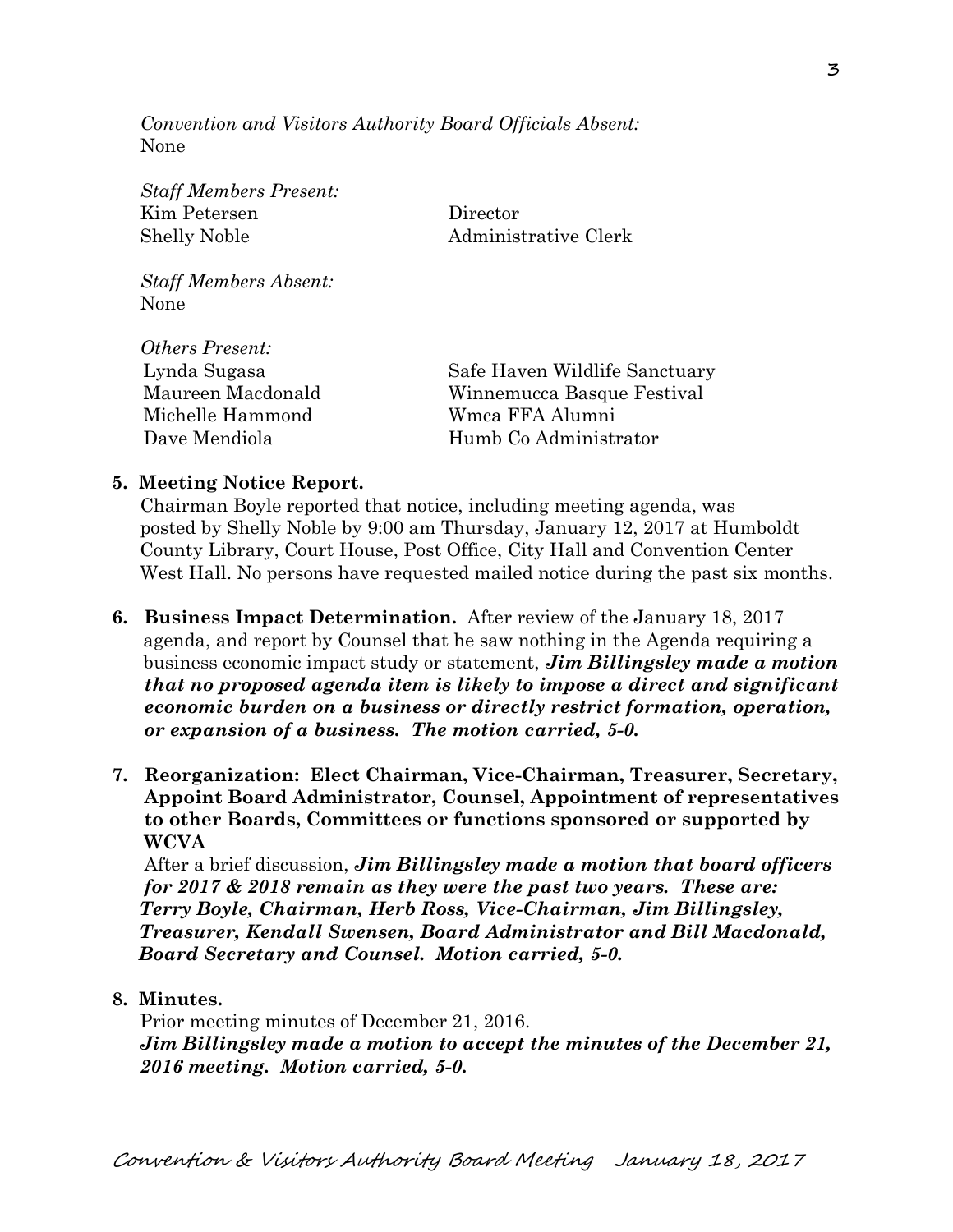**9. Claims.** The following claims were submitted for payment and approved on January 18, 2017:

| BANK ACCOUNT      | <b>CHECK NUMBERS</b> | <b>AMOUNT</b> |
|-------------------|----------------------|---------------|
| Nevada State Bank | 21475-21540          | \$194,040.06  |

*Jim Billingsley made a motion to approve all claims as submitted. The motion carried, 5-0.* 

## **10. General Business.**

# **10.1 Lynda Sugasa, Safe Haven Wildlife Sanctuary, May 20, 2017, request for WH facility grant, for possible action**

This is annual request made each year in support of Safe Haven's fundraising efforts. They continue to expand and house more animals each year. At this time, their facility is full with 36 animals, including 10 tigers, 2 cougars and 2 black bears. This will be their 10th fundraiser and as part of the celebration, Lacey J. Dalton will be performing. She has agreed to donate her performance so the only expense will be for hotel rooms. Lynda will be soliciting donations to cover this expense. *Jim Billingsley made a motion to approve an \$800 facility grant (\$600 for West Hall, \$200 for other expenses) for the Safe Haven Wildlife Sanctuary Annual Fundraiser, May 20, 2017. Motion carried, 5-0.* Safe Haven Wildlife Sanctuary is responsible for any other customary Convention Center charges.

# **10.2 Maureen Macdonald, Winnemucca Basque Festival, June 9-11, 2017, request for WH facility grant, for possible action**

Maureen came before this board in October to give an update on last year's festival, which was quite successful. She is here tonight to make their request for the 2017 event. They are requesting use of the West Hall for two days, use of the kitchen for one day, as well as a \$1,200 grant. *Jim* 

*Billingsley made a motion to approve a \$1,300 facility grant (West Hall for 2 days @ \$600/day and kitchen use for one day @ \$100/day), along with a \$600 grant and \$600 underwriting for the 2017 Winnemucca Basque Festival, June 9-11, 2017. Motion carried, 5-0.*  Winnemucca Basque Club is responsible for any customary Convention Center charges.

Maureen reminded the board that in 2018 Winnemucca will host the national NABO (North American Basque Organization) Festival so the event will be much larger, attracting participants from all over the country. Members of the Winnemucca club will be attending this year's NABO Festival in Buffalo, Wyoming and start their planning.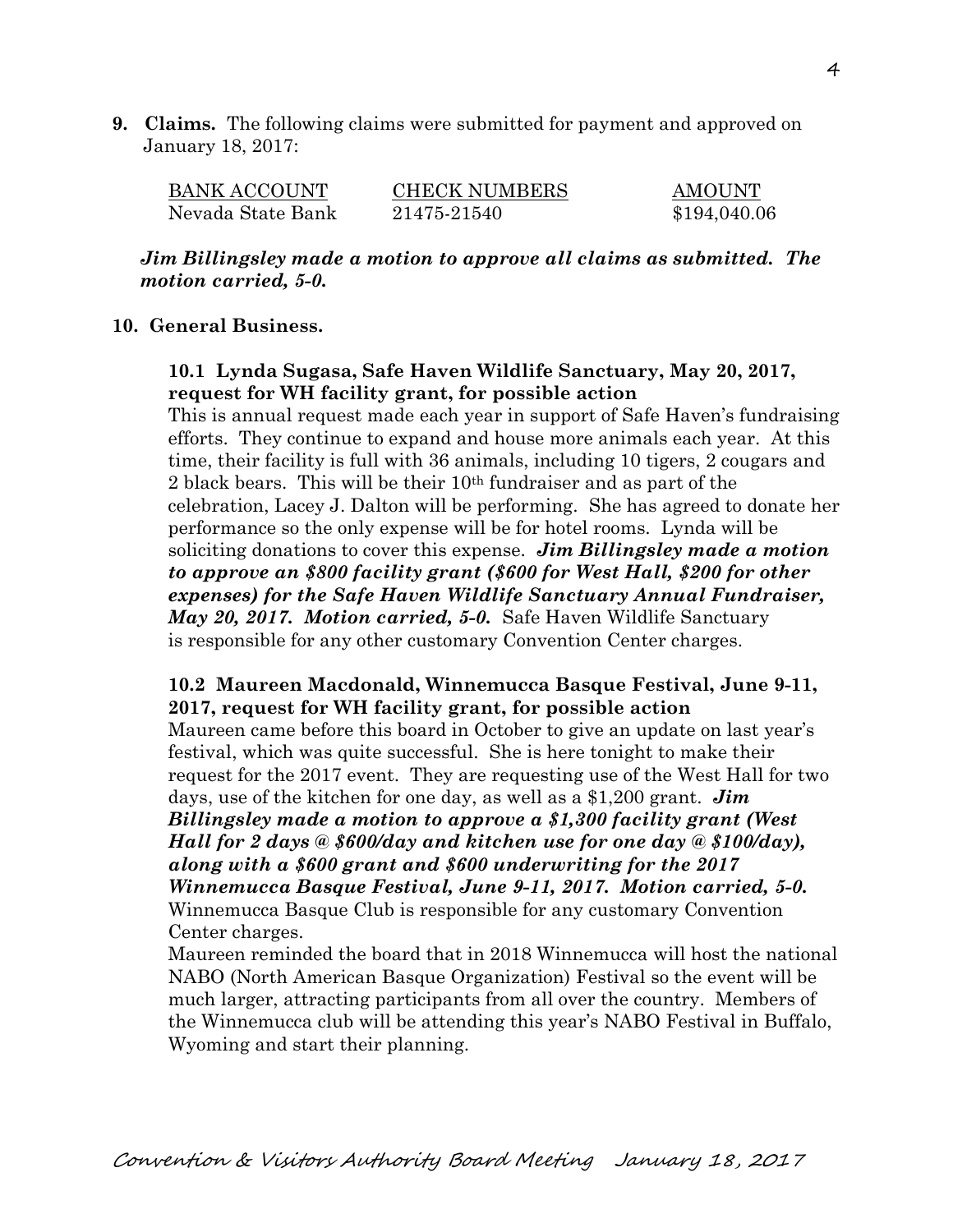## **10.3 Michelle Hammond, FFA Alumni Scholarship Dinner, February 25, 2017, request for WH facility grant, for possible action**

This is another annual fundraiser that this board has supported for several years. Members of the Winnemucca FFA Alumni raise funds to support local FFA students, both graduating high school seniors and those continuing their education in college or trade school. Last year they awarded over \$30,000 in scholarships and hope to continue these awards for many years to come. As in the past, they are requesting use of the West Hall and kitchen for their event. *Ron Cerri made a motion to approve a \$750 facility grant (\$600 West Hall, \$150 kitchen) for the FFA Alumni Scholarship Dinner, February 25, 2017. Motion carried, 5-0.* Winnemucca FFA Alumni are responsible for any customary Convention Center charges.

# **10.4 Kathy Breckenridge, Winnemucca Summer Cutting, July 14-16, 2017, request for Cooperative Funding, for possible action**

Kathy was unable to attend to this meeting and make this request in person so Kim is presenting their information. This is an equine event that has been produced here for many years. In reviewing the  $P \& L$  from their 2016 event that was included with the funding request, there was some confusion about the underwriting payment they have deducted from their show proceeds. The only event recovery payment we have received from them was in 2015 for their 2014 event. Shelly has been in contact with Kathy regarding this mixup, but has not received a response. Without this deduction, the 2016 Summer Cutting shows a profit of \$10,786.30 so, as stated in the signed underwriting agreement, they are required to repay the 2016 \$5,000 underwriting. They are requesting a \$10,000 grant for 2017. *Jim Billingsley made a motion to approve a \$5,000 grant and \$5,000 underwriting for the 2017 Winnemucca Summer Cutting, July 14-16, 2017. This funding is contingent upon receiving their 2016 underwriting repayment of \$5,000. Motion carried, 5-0.* 

## **10.5 Conrad Stitser, Cow Country Classic, July 20-23, 2017, request for Cooperative Funding, for possible action**

Conrad was also unable to be here today to make his funding request. This is another annual equine event. This year Conrad has partnered with another producer, Legacy Penning and Sorting Championships, in an effort to acquire broader exposure and "grow" his event. Attendance at these events are dependent upon prize money so he is hoping this will attract additional participants. Conrad is requesting a \$10,000 grant. *Terry Boyle made a motion to approve a \$5,000 grant and \$3,000 underwriting for the Cow Country Classic, July 20-23, 2017. Motion carried, 5-0.*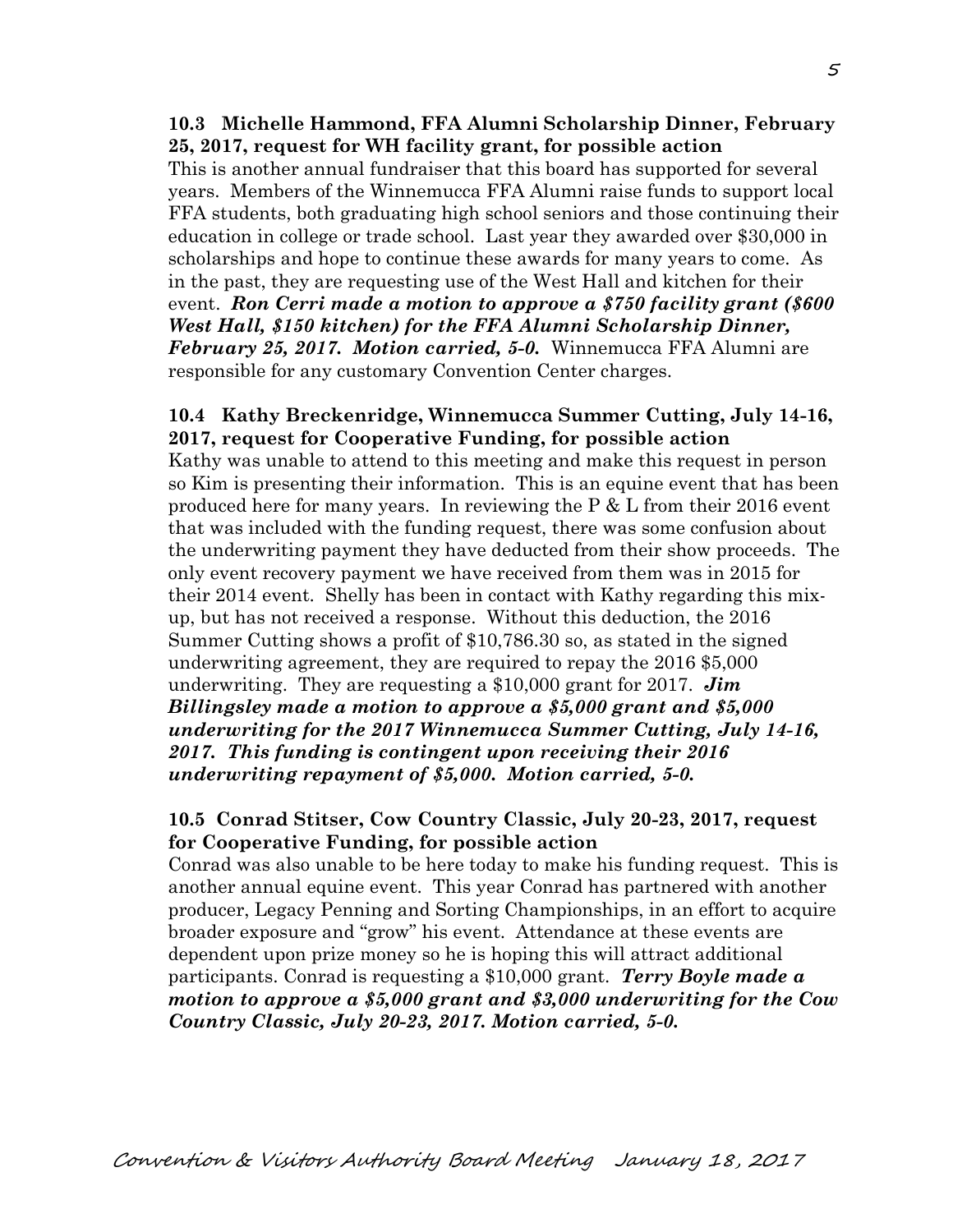**10.6 Dave Grashuis, Winnemucca Stock Horse Classic, June 23-25, 2017, request for Cooperative Funding, for possible action**  Kim is also presenting this event information for Dave since he could not attend this meeting today. This is another of our annual equine events held at the fairgrounds. After some discussion, the board agreed that they are willing to award funding for this event, but the information presented on the P & L for last year's event is not itemized and they would like to see this information. Without it, the financial information is incomplete. For his 2017 event, Dave is requesting a \$16,000 grant. *Jim Billingsley made a motion to award a \$8,000 grant and \$4,000 underwriting for the Winnemucca Stock Horse Classic, June 23-25, 2017. Before this funding is released, the board would like to see an itemized Profit & Loss Statement from the 2016 event. If possible, they would like Dave to attend their February meeting. Motion carried, 5-0.*

**10.7 Accommodations tax 9-month refund requests, for possible action, Peters (\$388.80), Baker (\$355.53), Mendoza (\$329.94)** 

*Terry Boyle made a motion to approve the accommodation tax 9-month refunds for Steve Peters (\$388.80), Corwin Baker (\$355.53) and Uriel Mendoza (\$329.94). Motion carried, 5-0.*

# **11. Director's Report.**

# **11.1 Financial reports on WCVA events**

The bank reconciliations for the Ranch Hand Rodeo and Tri-County Fair were included in the board packets for review.

# **11.2 Event updates – Horseshoe Pitching Tournament, August 2017 & Archery Tournament, March 2017, for discussion**

Kim reported that we were successful in securing both of these events. He doesn't have a lot to report on the Horseshoe Pitching Tournament at this time, but he handed out a flyer promoting the Archery Tournament, March 11 & 12, 2017 at the Indoor Event Center. The Elko archery enthusiasts will be providing their mailing list and are also willing to loan us the targets for this first tournament. We will be mailing out information to those on Elko's mailing list in the next few days. We will also be promoting this event with NDOW and at archery shops throughout northern Nevada. Kim wants to try to encourage novices to participate since there will be classes for all levels of competition.

# **11.3 Update on Joe Mackie Hall (East Hall) exterior upgrades & improvements, for discussion & possible action**

Kim presented some additional drawings prepared by YESCO which showed the lettering and lighting on the Winnemucca Blvd. exterior wall of Joe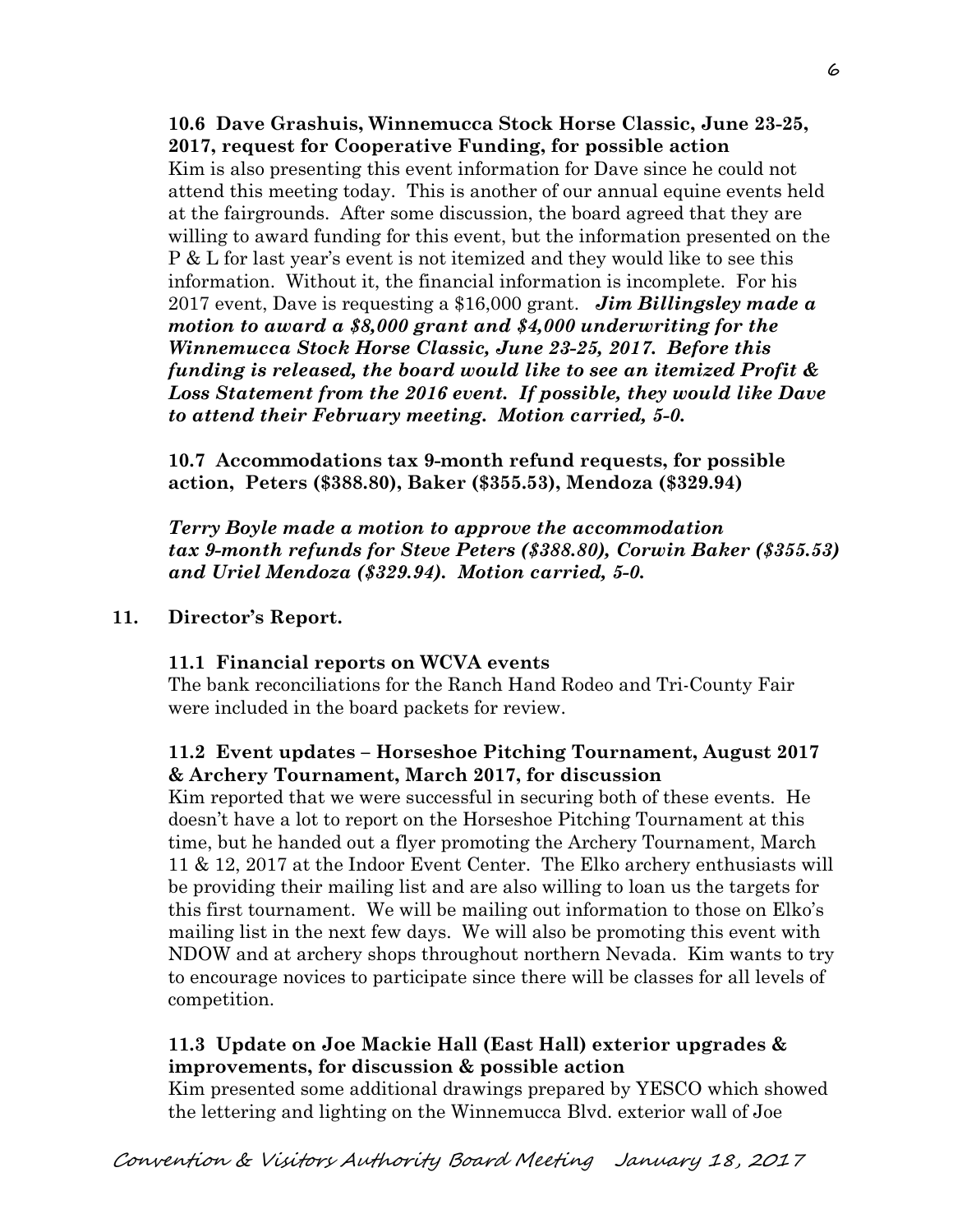Mackie Hall. Board members approved of the concept and asked about doing the same thing on the Bridge Street side of the building. Kim will contact YESCO about adding this to their concept drawings. The next step would be to prepare the bid specs for these upgrades. We will also need to get proposals to paint the exterior of the building. Kim will move forward with getting these specs prepared.

# **11.4 WEC covered arena update, for discussion**

Kim prepared some preliminary bid specs for the demolition of the arena but is waiting on the Ag #3 board chairman to review and finalize them. He will continue to try to move this along or we will not have our new facility completed by the summer.

# **12. Secretary and Counsel, Monthly report.**

**12.1 Review monthly report, for discussion**  Bill reviewed his report.

**12.2 Chamber of Commerce report, for discussion**  This was included in Bill's report.

**12.3 Update on delinquencies, possible request for authorization of disclosure of confidential information of one or more licensees & possible action** 

No report.

**12.4 Possible update on Intersection Beautification, Winnemucca Recreation project, Winnemucca Arts Center & Visitor Center, Events Complex riding arena, for discussion & possible action**  No report.

**12.5 Annual report on Tax on lodging revenues by jurisdiction, for information and discussion**  No report.

# **13. Board Administrator.**

# **13.1 December Financial Reports, for discussion**

November turned out to be a fairly good month for room tax. Board members felt that this was due, in part, to the fact that the WSRRA Ranch Rodeo Finals took place in this month. Some years they are partly in October.

## **13.2 Room tax audit report**

No report.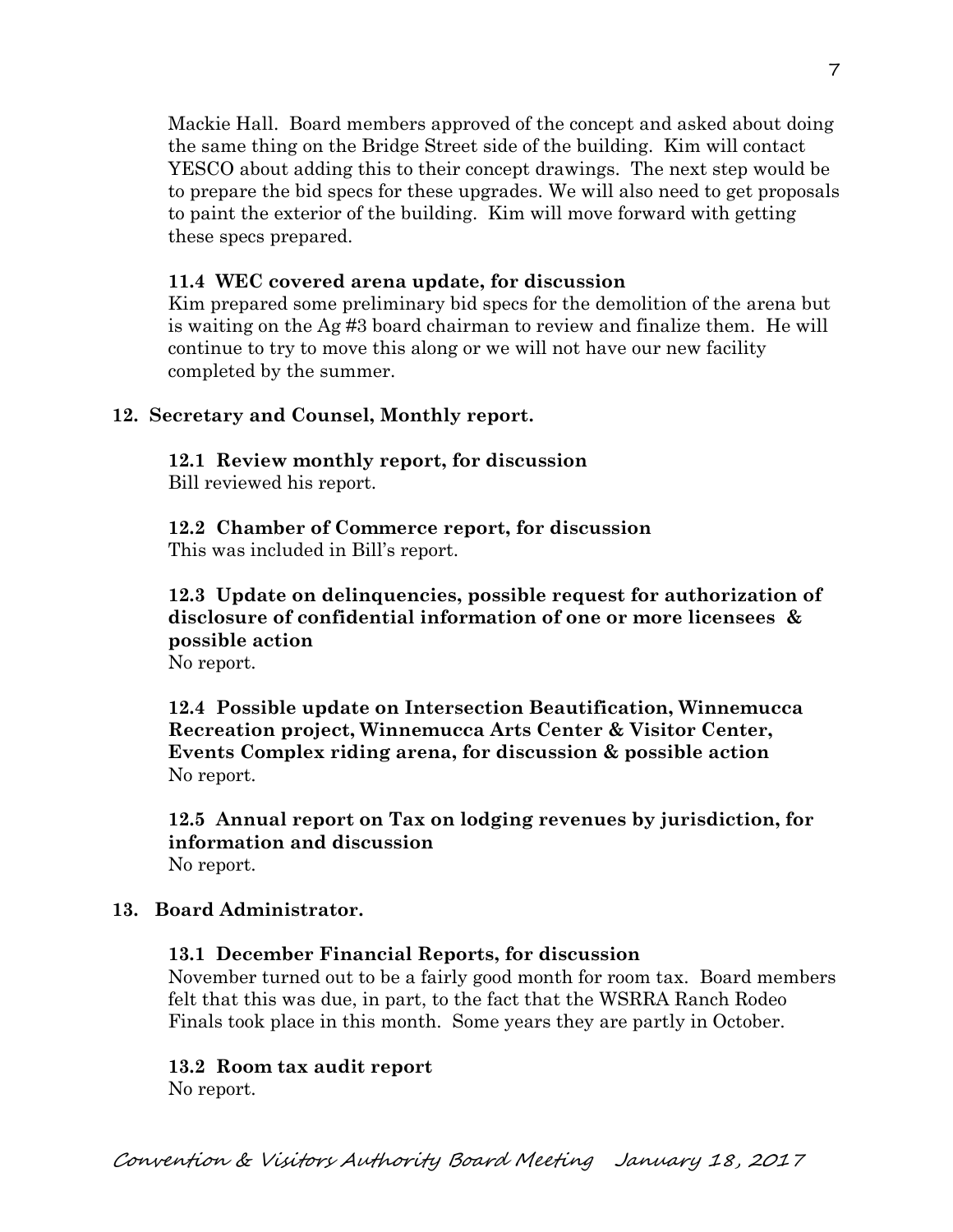# **14. Other Business.**

## **14.1 Centennial coins**

Kim passed around one of the silver centennial coins purchased by WCVA to be sold this year as part of the Winnemucca centennial activities. They turned out really well. The city has already purchased 100 to sell and the WCVA will be selling them as well. The cost for each one is \$30. They will be sold for \$40. Details for the sale of the coins has not been worked out yet.

### **14.2 Ranch Hand Rodeo**

Kim reported that coordination of all the events is well under way. The Cow Dog Trials are full, the vendors are full, consignments for the Horse Sale are coming in and the draw to fill the remaining team spots in the rodeo will take place on Friday from the applications we have received. The Barrel Race continues to be the biggest question. Hopefully by next month's meeting Kim can report on the status of this event.

### **14.3 Joe Mackie Hall parking structure drainage**

The maintenance staff has been diligent in keeping the drains clear of ice and debris and this has helped to keep the ice from forming. Kim will continue to monitor this as we move through our wet winter weather.

#### **14.4 Agenda software**

Terry asked about moving toward electronic board agenda and backup packet information, similar to what the county does. Mr. Mendiola said that he would give WCVA one of the Humboldt County licenses so we could utilize this software. Shelly and Kim will do some research on this.

#### **14.5 Pickel ball**

John Arant mentioned that he has recently become aware of the popularity of Pickel Ball and the tournaments that are held around the country. Pickel Ball is a court-game played on a badminton size court with net 34 inches off the ground, using a perforated plastic ball about 3 inches in diameter and a wooden paddle about double the size of a ping pong paddle. This may be another event we could pursue and bring to our community.

#### **14.6 NACO Conference**

The 2017 Nevada Association of Counties (NACO) Conference will be held here in Winnemucca in September. There will be approximately 180 participants from all over Nevada that will attend. Mr. Mendiola is looking for ideas for activities during the time they are not in their sessions. A few mentioned were a golf tournament, mine tour, Safe Haven visit. He will be soliciting other ideas as the event gets closer.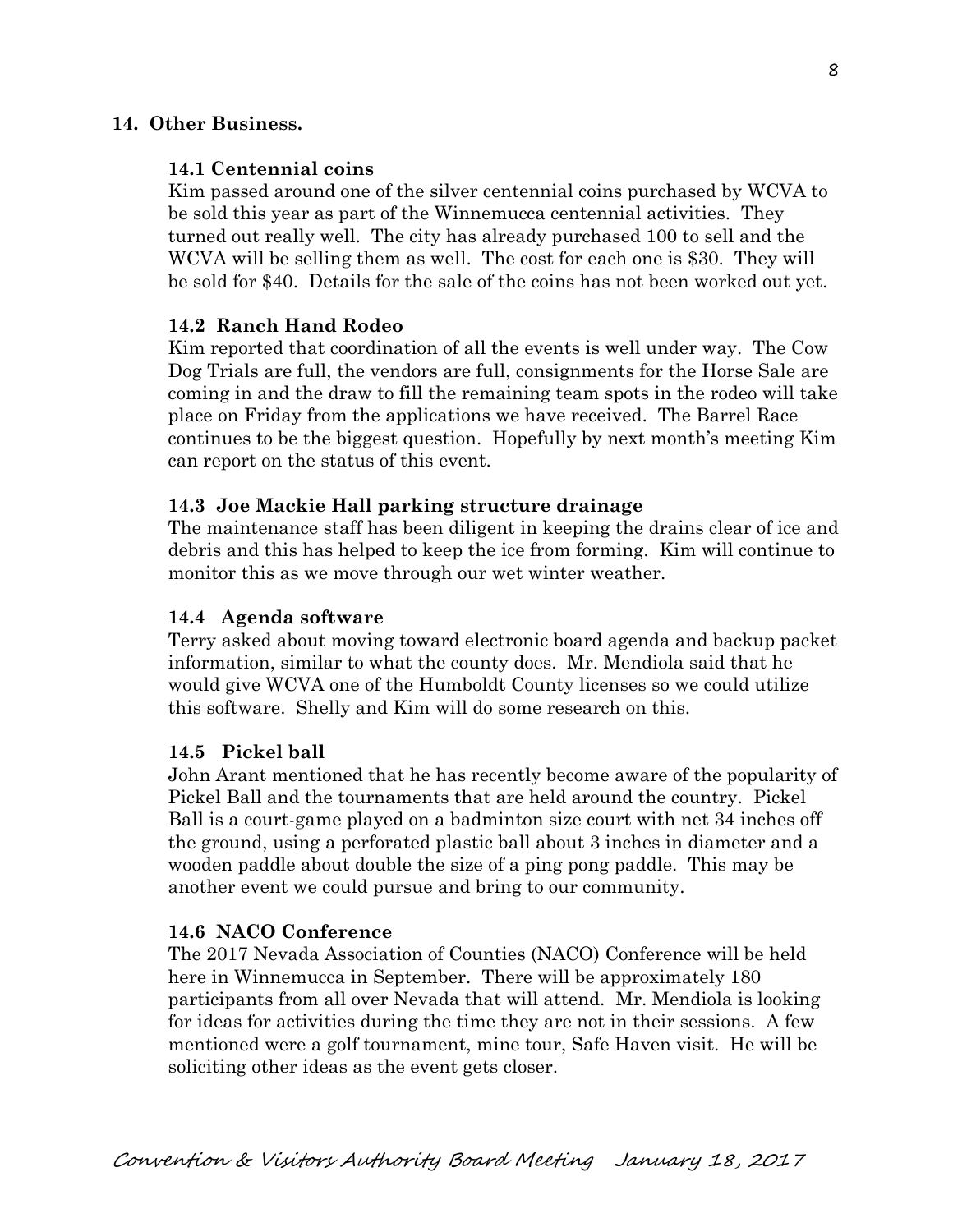# **15. Regular Business. Next Meeting. The Board confirmed the next regular meeting date of Wednesday, February 15, 2017, 4:00 pm.**

# **16. Adjourn.** *Terry Boyle made a motion to adjourn this meeting. Motion carried, 5-0.*

The meeting was adjourned at 5:30 pm to the next regular meeting, or to the earlier call of the Chairman or to the call of any three (3) members of the Board on three (3) working days notice.

Respectfully submitted,

Shelly Noble

APPROVED ON \_\_\_\_\_\_\_\_\_\_\_\_\_\_\_\_\_\_\_\_\_\_\_\_\_\_\_\_, 2017

As written\_\_\_\_\_\_\_\_\_\_\_\_\_\_\_

As corrected \_\_\_\_\_\_\_\_\_\_\_\_\_

Winnemucca Convention & Visitors Authority Board

\_\_\_\_\_\_\_\_\_\_\_\_\_\_\_\_\_\_\_\_\_\_\_\_\_\_\_\_\_\_\_ \_\_\_\_\_\_\_\_\_\_\_\_\_\_\_\_\_\_\_\_\_\_\_\_\_\_\_\_\_\_\_ TERRY BOYLE HERB ROSS Chairman and Vice Chairman and

Motel Representative Hotel Representative

\_\_\_\_\_\_\_\_\_\_\_ \_ \_\_\_\_\_\_\_\_\_\_\_\_\_\_\_ \_\_\_\_\_\_\_\_\_\_\_\_ \_\_\_\_\_\_\_\_\_\_\_\_\_\_\_\_\_\_ JIM BILLINGSLEY RON CERRI Treasurer and City Representative County Representative